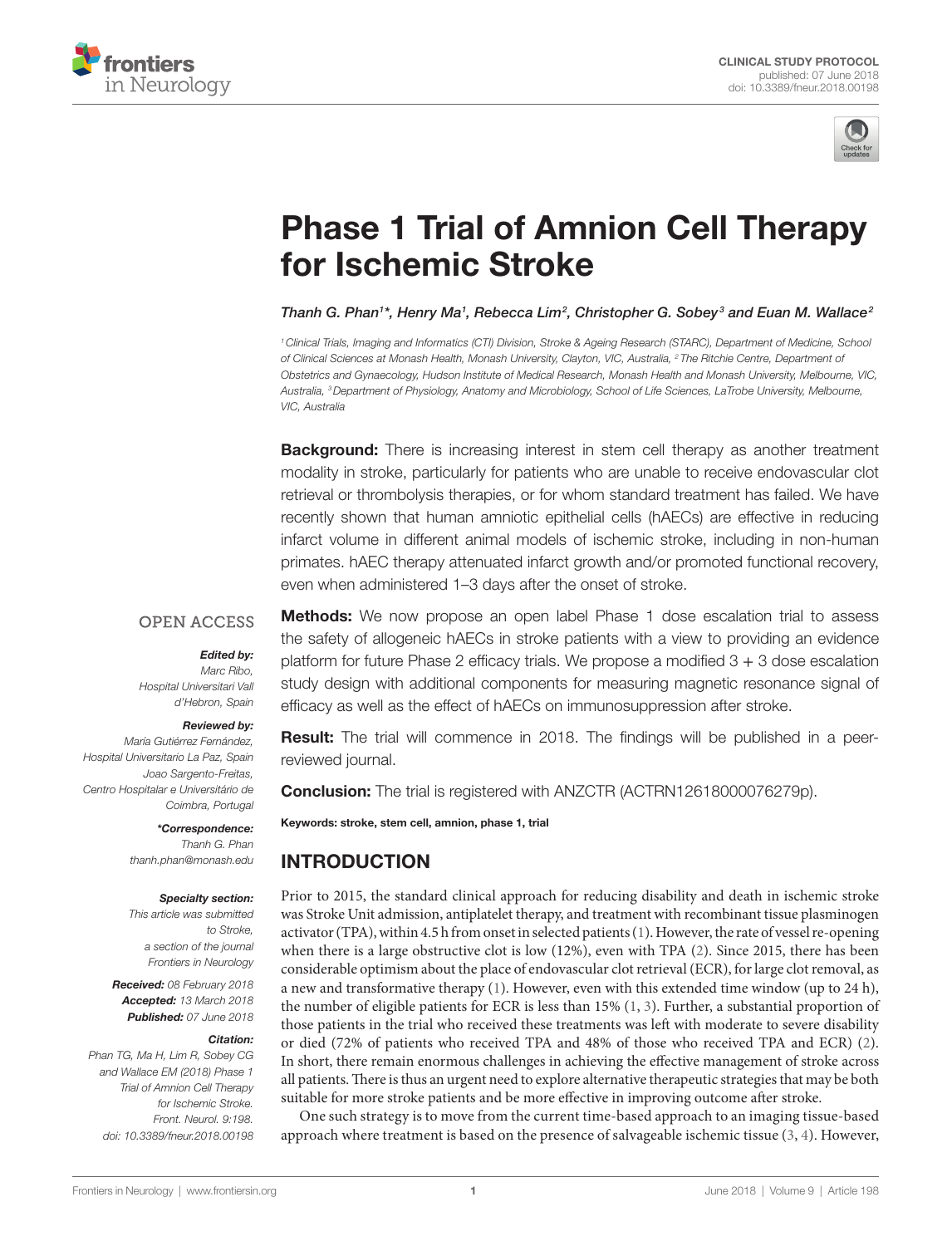reperfusion therapies shift the peri-infarct zone toward the ischemic core but do not address the local and systemic immune response cascades that separate from the ischemic insult itself, promoting further tissue damage surrounding the infarct ([5\)](#page-5-4). The body's intended effect of post-stroke immunosuppression appears to be the dampening of the "autoaggressive" Th1 immune response within the brain [\(6](#page-5-5)), but the unintended consequence is an increased risk of infection such as pneumonia ([7](#page-5-6)), and this phenomenon is associated with high mortality and poor functional outcomes. These infiltrating inflammatory cells are located in the peri-infarct area, which has been referred to as the "inflammatory penumbra," which denotes an area susceptible to further injury from the inflammatory cascade ([5\)](#page-5-4). Recognition of the need to manage the inflammatory response as part of stroke therapy has led to a call for future therapies that also focus on mitigating injurious events in the peri-infarct zone and not just on reperfusion therapy ([5\)](#page-5-4). In this regard, stem cell therapy has emerged as one potentially attractive option because of its ability to modulate inflammatory pathways at multiple sites appropriate to the changing pathophysiological state over time ([8\)](#page-5-7). By contrast, an example of a unimodal neuroprotectant drug target that would be unsuitable for modulating the inflammatory cascade is matrix metalloproteinase (MMP-9). In the early phase of stroke, MMP-9 damages the blood–brain barrier (BBB) ([9\)](#page-5-8) and contributes to vasogenic edema, whereas in later stages, it contributes to remodeling around the periinfarct areas, and consequently targeting MMP-9 at this time can be harmful ([5\)](#page-5-4).

# Human Amnion Epithelial Cell as a Cell **Therapy**

The amniotic membrane is the inner layer of the fetal sac and consists of epithelium, basement membrane, and stroma. Amnion epithelial cells are therefore adult cells that express surface markers common to those of embryonic stem cells, primordial germ cells, and somatic stem cells including neural crest cells ([10\)](#page-5-9). Human amniotic epithelial cells (hAECs) express nonpolymorphic, nonclassical human leukocyte antigen (HLA) G [\(11](#page-5-10)) and have "low" immunogenicity ([12\)](#page-5-11) due to their role in protecting

the fetus from immune rejection. There are various mechanisms by which hAECs might exert therapeutic effects following stroke. First, hAECs could secrete neurotrophic factors that promote the recovery of damaged cells in the penumbra. Such factors could also promote synaptogenesis to re-innervate lost connections. Second, hAECs could differentiate into a neuronal phenotype and replace damaged or dead cells. Third, hAECs could act as "biological minipumps" within the central nervous system, secreting necessary cytokines, growth factors, hormones, and/ or neurotransmitters to restore cellular function. Fourth, hAECs could improve stroke outcome by dampening of the innate and adaptive immune systems (suppression of pro-inflammatory cytokines and secretion of factors that inhibit chemotactic activity of neutrophils and macrophages) that contributes to brain injury, which would include protection of neurons from immune cell-mediated apoptosis ([10,](#page-5-9) [13](#page-5-12)). Lastly, systemically administered hAECs could attenuate the severity of post-stroke immunosuppression involving marked leukopenia and atrophy of secondary lymphoid tissues. **[Figure 1](#page-1-0)** provides a schematic of the potential effects of hAECs on post-stroke inflammation and immunosuppression.

We have evaluated the utility of an intravenous route for hAEC therapy in a series of experiments involving different animal models of stroke (C57Bl6 mice and marmoset monkeys; both sexes) [\(14\)](#page-5-13). These experiments showed that hAECs can reduce infarct volume and functional deficit when given acutely or as long as 3 days after stroke onset [\(14](#page-5-13)). hAECs were detected in the brain (infarct) and spleen of animals subjected to stroke, but not in sham-operated animals that received hAEC ([14\)](#page-5-13), indicating that hAEC migrate to tissues impacted by stroke. Key effects at the peri-infarct zone and infarct core occurred *via* reductions in (1) apoptosis, (2) inflammation (i.e., reduced expression of inflammasome protein, NLRP3 at 24 h and dampened entry of neutrophils, CD8<sup>+</sup> T cells, B cells, and pro-inflammatory macrophages into the infarct by 72 h), and (3) post-stroke immunosuppression [\(14\)](#page-5-13). Over 8 weeks, there was a decreased spread of gliosis into the adjacent border in hAEC-treated mice. Further, long-term functional recovery was still augmented in either young or aged mice of both sexes even if hAEC administration was delayed until 1 or 3 days post stroke [\(14](#page-5-13)).

<span id="page-1-0"></span>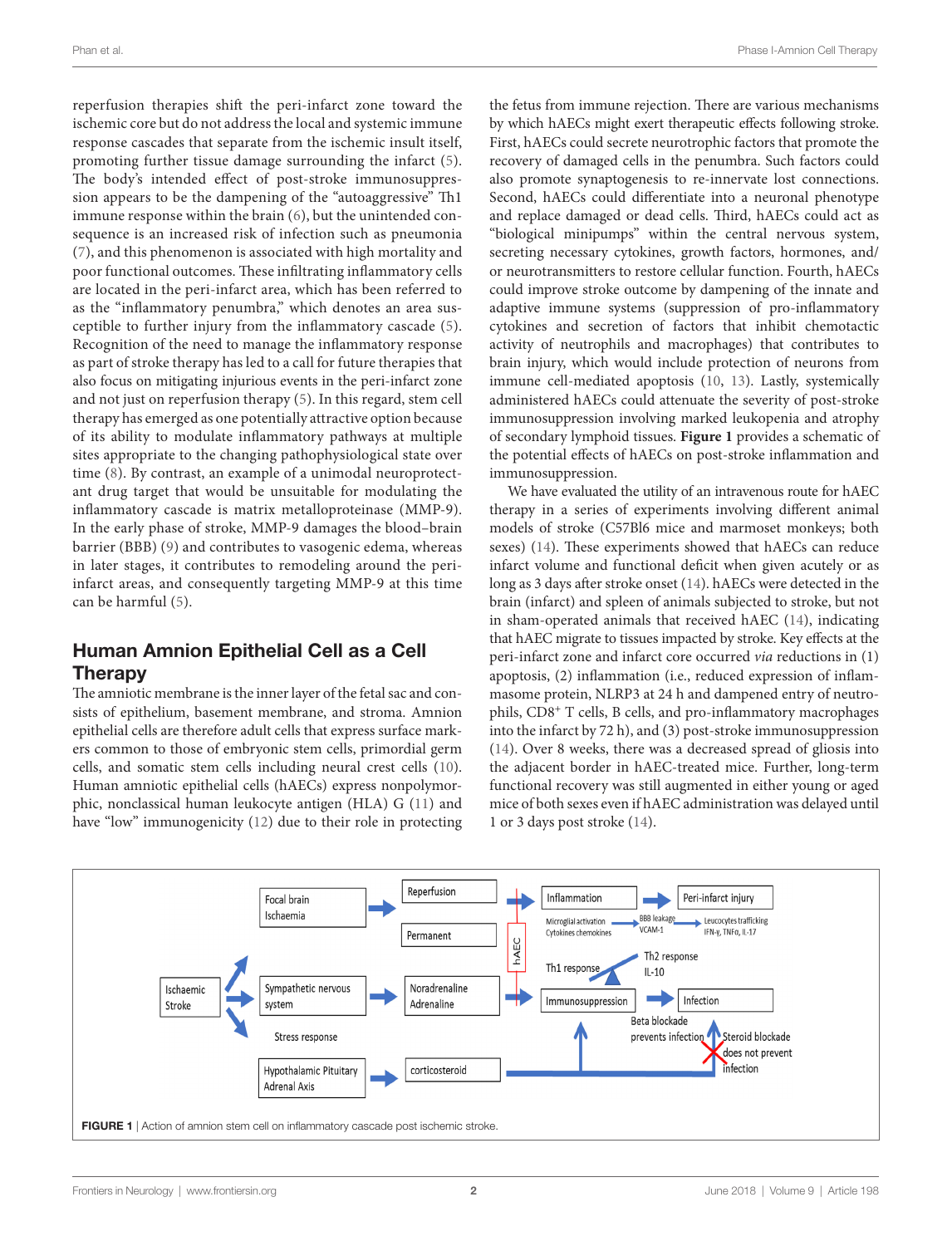# METHOD

# Overall Plan

We have designed an open label Phase 1 dose escalation trial of hAECs in patients with ischemic stroke with the primary aim of determining the maximal tolerated dose (MTD). Assessment of adverse events will be undertaken blinded to cell dose. Fifteen patients will be recruited for a dose escalation trial in 2018. The final follow-up for the 15th patient in the hAEC arm will be done 12 months after cell delivery. The trial will be submitted to the Monash Health Human Research Ethics Committee.

# Inclusion Criteria

Patients are eligible if (1) they have ischemic stroke in the territory of the large main artery (middle cerebral artery) ([15\)](#page-5-14), (2) present within 24 h of stroke onset and are not eligible for TPA or clot retrieval, (3) age is between 18 and 85 years old, (4) have National Institute of Health Stroke Scale/NIHSS (tool used in clinical trials for measuring stroke severity) between 6 and 15, and (5) patient or person responsible (on behalf of participant) must sign consent form after explanation of the trial.

### Exclusion Criteria

Patients are excluded if (1) eligible for TPA and/or ECR; (2) there is evidence of autoimmune disease, organ transplant, malignancy, splenectomized individuals, or have infection at the time of stroke; (3) neurodegenerative disease such as dementia or Parkinson's disease; (4) pregnancy; (5) have contraindications for magnetic resonance (MR) imaging such as pacemaker; (6) patients with initial infarct [on diffusion weighted imaging (DWI)] volume of ≤5 or >100 mL will also be excluded [\(14](#page-5-13), [16\)](#page-5-15). This is a common strategy used in many studies to exclude infarcts with very small volume (such as lacunar infarct); very large infarcts are excluded as these patients have a high probability of developing malignant middle cerebral artery infarct and death; (7) patients with mild stroke (NIHSS <6) or very severe stroke (NIHSS >15); (8) blood sugar level of  $\leq$ 3 or  $\geq$ 20 mmol/L; and (9) significant lung disease requiring oxygen.

### Treatment Doses

Treatment doses are of stage-wise dose escalation: 2, 4, 8, 16, and 32 million cells/kg.

### Infusion Protocol

Patients will be given hAECs by intravenous infusion for 1 h, previously shown to be safe in preterm babies. A recent study with multipotent adult progenitor cells showed that 1,200 million cells were infused up for 1 h ([17\)](#page-5-16). The maximal dose used in neural stem cell trial was 20 million cells/kg given by direct intracerebral injection [\(18\)](#page-5-17).

### Sample Size

This trial is designed as a balance between finding the MTD and finding the effective dose ([19\)](#page-5-18). The dose escalation and deescalation stages are performed similar to the classic  $3 + 3$  scheme in a Phase 1 trial whereby the sample size is increased in small increments of 3. For a 5-dose escalation, the estimated sample size is 15. The Bayesian Optimal Interval Design (BOIN) ([20\)](#page-5-19) used here weighs the dose escalation by the lower boundary of the target toxicity rate (safety rate  $= 0.6 \times \text{target}$ ) and de-escalation by the upper boundary (toxicity rate  $= 1.4 \times$  target). This method recommends setting the default target rate at 0.3 rather than a lower value because of the small sample size typical for Phase 1 trial ([20](#page-5-19)). This default is higher than 90-day mortality of 15.7% for patients at the Monash Medical Centre with NIHSS between 6 and 15. The map of this approach is provided in **[Figure 2](#page-3-0)** and Table 1. The rows show that the decision for escalating or deescalating the dose can be performed by counting the number of patients with the observed toxicity.

#### Statistical Analysis

Descriptive statistics will be used to describe patient demographics, safety, and SAE of hAECs. The dose–response curve for estimating the MTD is performed using the BOIN package [\(20\)](#page-5-19). This method computes the probability of toxicity  $(>0.3)$ given data base on the list of the number of patients treated at each dose and the number of toxicity at each dose. The MTD is denoted by a marked rise in the probability of toxicity from baseline.

# Data and Safety Monitoring Board (DSMB)

The DSMB will be composed of stroke physicians with experience in clinical trials. Similar to other stem cell trial, after the last subject in cohort 1 (dose 2 million cells/kg) has been observed for 7 days after infusion, the DSMB will evaluate the dose-limiting toxicity (DLT) and other safety information for the eight subjects to determine whether it is safe to proceed to cohort 2.

# Human Amniotic Epithelial Cells

The Cell Therapies and Regenerative Medicine Platform (CTRMP) at the Monash Health Translation Precinct has a cryobank of isolated, screened, and stored hAECs for clinical trial use [\(21](#page-5-20)). These cells are routinely obtained from healthy women with a healthy singleton pregnancy undergoing an elective cesarean section at term and donating their placenta for clinical trial purposes with informed consent. The donor-screening process involves a two-page medical history questionnaire and viral serology testing. The hAECs are isolated in compliance with current Good Manufacturing Practices using the Biospherix Xvivo cell isolator located at the CTRMP. The manufacturing process is undertaken free of animal-based products, and the isolated cells are cryopreserved without culture expansion. An aliquot of the isolated cells is subjected to microbial and endotoxin testing as part of the cell release protocol (below).

The release criteria for the hAECs are as follows ([22](#page-5-21)):

- 1. Absence of microbial contamination and endotoxins.
- 2. >96% epithelial cells—determined by flow cytometric analysis of EpCAM expression.
- 3. <1% mesenchymal stromal cells and leukocytes—determined by flow cytometric analysis of CD90, CD105, and CD45.
- 4. >80% post-thaw viability.
- 5. >50% reduction in T cell proliferation index.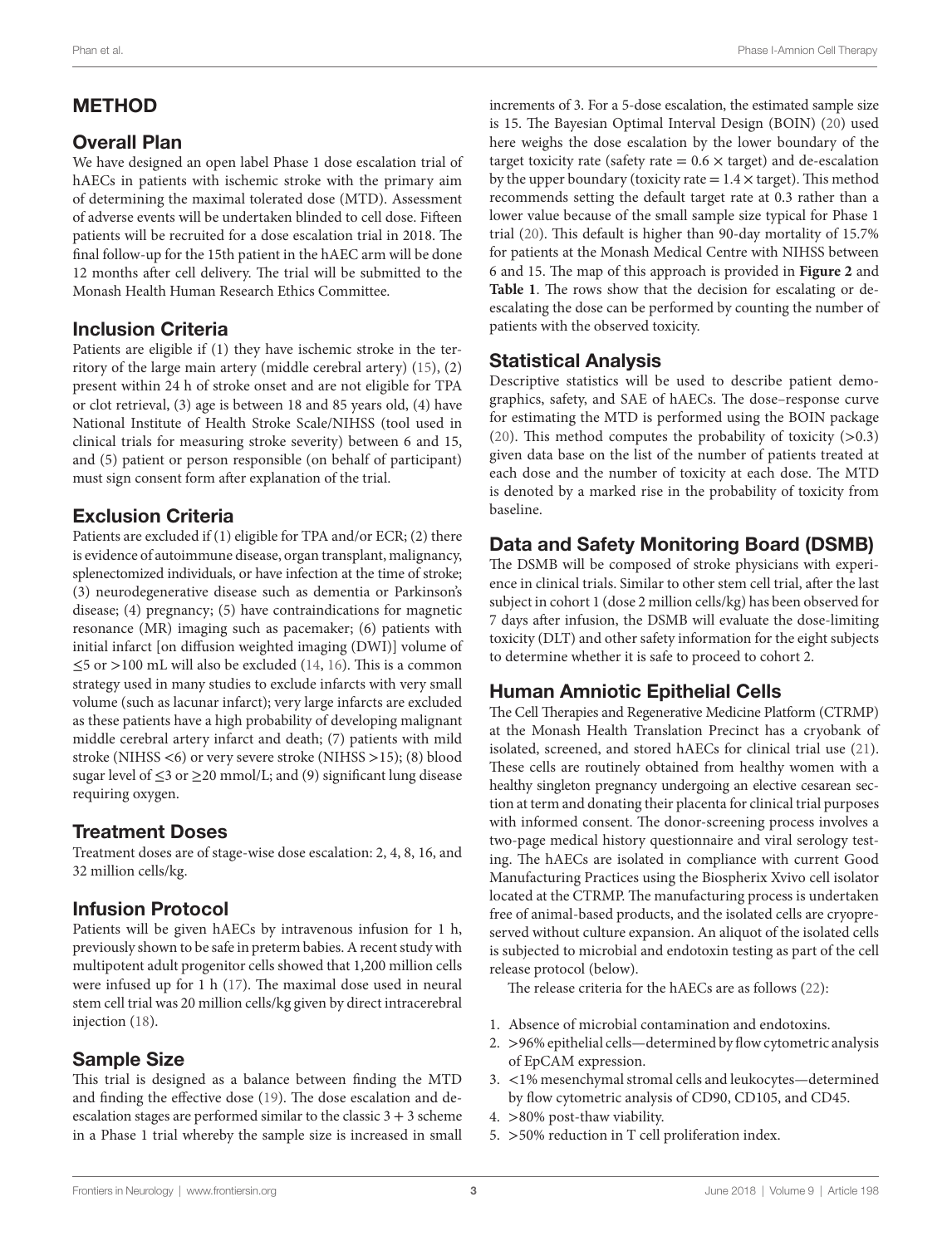

<span id="page-3-1"></span>TABLE 1 | Schematics of escalation and de-escalation dose [dose-limiting toxicity (DLT)].

| Human amniotic epithelial cell dose (million cells/kg)         |    |     |  | $\sim$ 4 $\sim$ | 4 | 88      |     | 8              | - 16 | 16       | 16            |               | -32  |
|----------------------------------------------------------------|----|-----|--|-----------------|---|---------|-----|----------------|------|----------|---------------|---------------|------|
| Patient number                                                 |    |     |  | 56              |   |         | - 8 | 9              |      |          |               |               | - 15 |
| Escalate drug dose if number of patients with DLT is $\leq$    |    |     |  |                 |   |         |     |                | 2 2  |          |               |               |      |
| De-escalate drug dose if number of patients with DLT is $\geq$ |    |     |  | - 2             |   | 3 3     |     | $\overline{4}$ | 4    | $\sim$ 4 | $\mathcal{D}$ | $\mathcal{D}$ | - 6  |
| Stop trial if number of patients with DLT is $\geq$            | ΝA | NA. |  | 44              |   | . ხ. ხ. |     | .b             | h.,  | - 6      |               |               | -8   |

6. >25% reduction in M1 (CD86<sup>+</sup>) macrophages and >10-fold increase in M2 (CD206<sup>+</sup>) macrophages—determined by macrophage polarization assay.

### Clinical Outcomes (Aim 1)

The primary clinical outcome is safety or frequency of SAEs. The secondary clinical outcome is the patients' stroke severity (measured by NIHSS) and the level of disability (measured by modified Rankin scale) at 1 week and 90 days. The modified Rankin scale is <span id="page-3-0"></span>a widely used tool for measuring outcome in stroke trials. A score of 0 indicates no disability and 6 indicates death. Neurological impairment and functional scores will be measured by a neurologist. The NIHSS will be assessed before the acute study, then again at 24 h, at time points coinciding with MRI scanning (1 week, 1 month, and 12 months), and at any other time during the hospital stay if there is a clinical deterioration. *The neurological and safety outcome assessment will therefore be performed by a blinded observer. This observer will not be involved in patient recruitment.*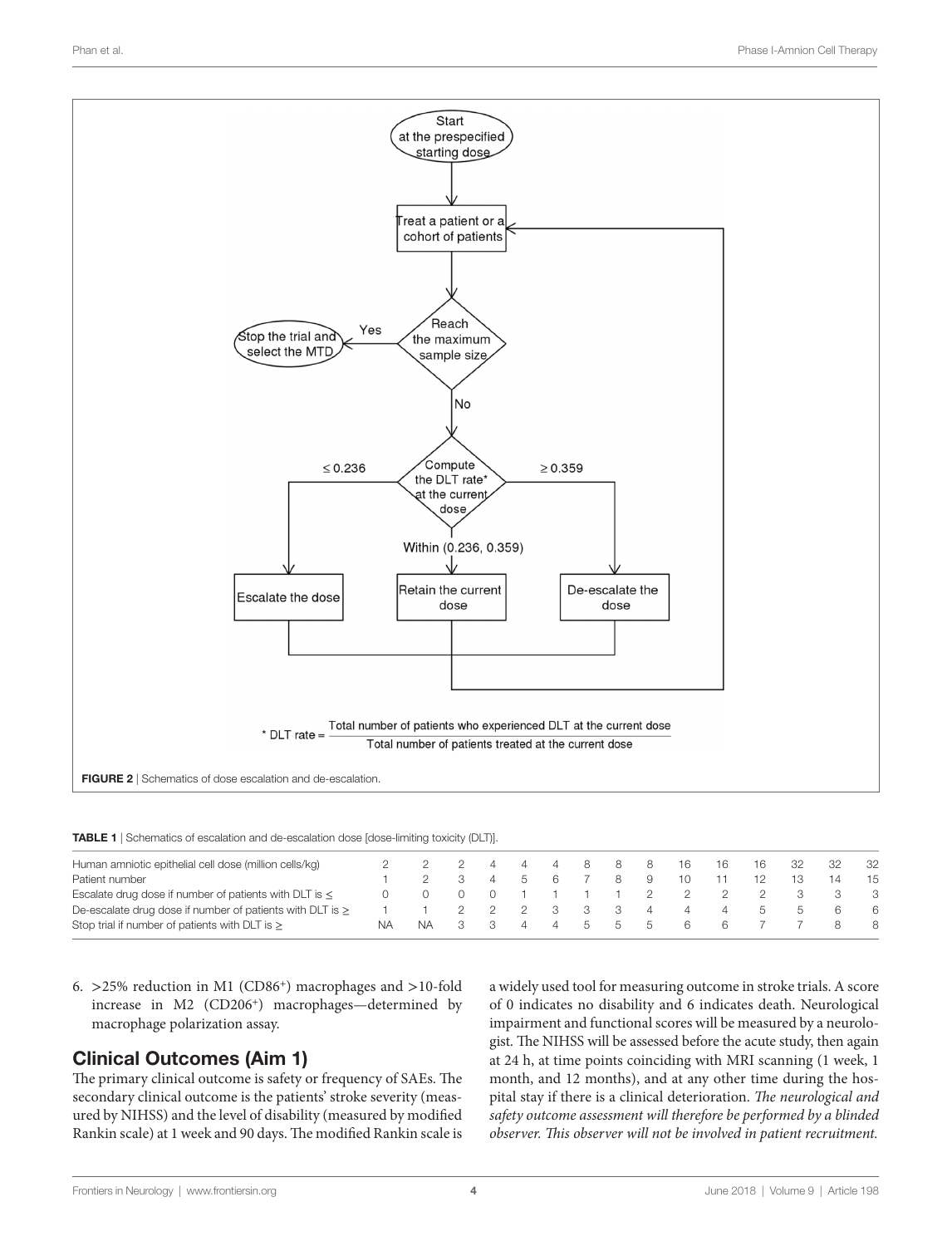# **Safety**

We define a treatment-emergent adverse effect/AE (TEAE) as any event not present before the initiation of treatment or any event already present that worsened in either intensity or frequency after exposure to the study treatment [\(23](#page-5-22)). We classify TEAEs as mild, moderate, severe, or life threatening according to standard procedures [\(23](#page-5-22)). DLT is defined here to be equivalent to SAE and includes any untoward effect such as death, life threatening, requires hospitalization (for outpatient), prolonged hospitalization (for inpatients), or requires intervention to prevent permanent damage.

#### Imaging Outcomes

The primary imaging outcome is the volume of vasogenic edema at 1 week versus that before treatment. This analysis is performed with a view to assessing safety. The secondary imaging outcome is the change in the infarct expansion ratio (IER) between the outcome post-treatment (T2 FLAIR) infarct volume and the initial DWI infarct volume (see Image Analysis) [\(16](#page-5-15)), and symptomatic intracerebral hemorrhage on MR or CT ([4](#page-5-3)). Symptomatic intracerebral hemorrhage is defined by Safe Implementation of Thrombolysis in Stroke Monitoring Study (SIT-MOST) criteria as parenchymal hematoma type 2 (PH2) occurring within 3–6 hours of treatment, combined with neurological deterioration leading to an increase of four points on the NIHSS from baseline, or the lowest NIHSS value after baseline to 24 h ([24\)](#page-6-0).

# Imaging Protocol

Patients will have MR imaging performed prior to receiving hAECs and at 1 week, 1 month, and at 12 months. The sequences include volumetric 3D T1 images, T2 weighted FLAIR images, DWI (measures infarct volume) and tensor imaging/DTI (assesses integrity of white matter tracts), MR angiography (assesses blood vessel patency), arterial spin labeling (assesses cerebral blood flow), and susceptibility weighted imaging (detection of blood products). The choice of these MR sequences is based on consensus recommendations from an expert panel: Stem Cells as an Emerging Paradigm in Stroke (STEPS) 3 ([8](#page-5-7)).

### Image Analysis

Images will be de-identified prior to analysis. The analysis will therefore be performed blinded to the dosing regiments. Segmentation of infarct will be performed using in-house purpose-written semi-automated software. In a previous analysis from our group, the IER in the control arm occurred in 75% of patients [\(16\)](#page-5-15). Hyperintense signal on FLAIR images consists of the infarct (cytotoxic edema) and surrounding vasogenic edema. By contrast, the lesion on DWI consists of cytotoxic but not vasogenic edema. Vasogenic edema is therefore defined as the difference between the hyperintense signal on FLAIR sequence at day 7 minus the hyperintense signal on the DWI sequence (all sequences will be co-registered to the same coordinate space for analysis). The DTI images will be used to characterize longitudinal change in the fractional anisotropy (white matter integrity) around the infarct. Used in this way, it will provide another measure of peri-infarct injury and/or recovery.

# Immunological Assay

We will perform studies to evaluate the effects of the hAECs on the immune response post stroke. Assessments will be made before hAEC administration, 1 h after hAEC infusion, and at 24 h, 3 days, and 1 week. Venepuncture will be performed using EDTA tubes at the time of enrollment and transported to the laboratory. We will measure the following:

- 1. Lymphocytes: circulating T lymphocytes (CD4<sup>+</sup>, CD8<sup>+</sup>), CD56<sup>+</sup> natural killer cells, CD19<sup>+</sup> B cells, and T regulatory cells.
- 2. Key cytokines and markers of inflammation: IFNγ, TNFα, IL-10, IL-17, IL-6, high-sensitivity C-reactive protein.
- 3. BBB integrity: MMP-9 [\(9\)](#page-5-8).
- 4. Immunogenicity: HLA typing of hAEC and recipient.

# RESULTS

The expected outcome from Aim 1 is the MTD to inform the dose to be used in a Phase 2 trial. A smaller vasogenic edema volume, a decrement in infarct expansion, and a decrement in fractional anisotropy volume with dose escalation will provide another assessment of safety and efficacy. It is expected that at the MTD, infarct expansion will be lower than at the preceding doses and in the control group. The immunological assays should parallel our findings in animal experiments (e.g., dampening of the pro-inflammatory cytokines). The findings of the study will be submitted for publication in peerreviewed journals. Following this, the application will be made to the National Health Medical Research Council to obtain funding for Phase 2 trial.

# **DISCUSSION**

If successful, stem cell therapy in the acute phase of ischemic stroke will be transformative for patients who miss out on clotbusting drugs or clot-retrieval therapies, in reducing disability and death. In line with recommendation by the STEPS3 experts, we have avoided including patients who have received TPA or ECR as these therapies would confound the effect of hAECs ([8](#page-5-7)). Apart from allogenic multipotent adult progenitor cells, hAEC is the only other stem cell tested at present in the first 48 h [\(1,](#page-5-0) [7](#page-5-6)). This therapy is attractive as hAECs are readily sourced from healthy term placentae, typically, for logistical ease, after elective cesarean section. There are about 45,000 term elective cesarean section births in Australia alone each year, after which the placenta is discarded. Each term placenta can provide 200–300 million hAECs, sufficient for one stroke patient (70–80 kg) at a dose of 4 million cells per kg. At higher cell doses, pooled cells from two to three placentae would be required for each adult patient. Unlike other forms of stem cell therapy, such as immortalized human neural stem cells derived from 12-week-old human fetuses [\(18](#page-5-17)), there are no significant ethical concerns with the collection and therapeutic use of hAECs ([25\)](#page-6-1). The risk of tumorigenesis with hAECs is also extremely low due to their lack of expression of telomerase ([26\)](#page-6-2).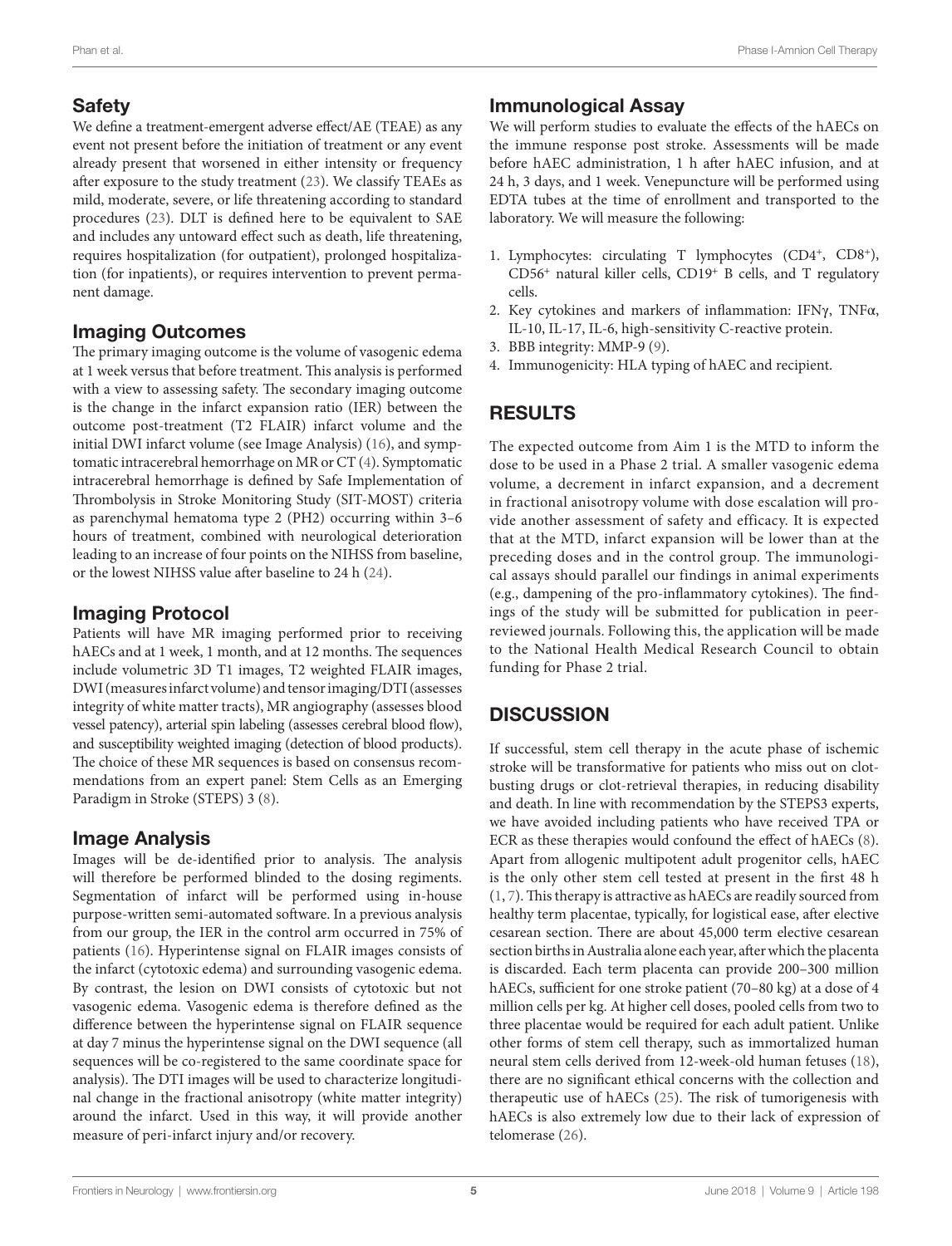We have chosen the intravenous route of administration over direct intracerebral delivery as it is less invasive (does not require brain surgery). In our animal experiments, hAECs have action on other organs (such as spleen) affected by stroke. This modulation of the immune response does not require direct intracerebral injection.

From a safety aspect, we have also recently completed a Phase 1 safety trial of intravenously administered hAECs in six preterm infants with established bronchopulmonary dysplasia, using a dose of 1 million cells/kg (ACTRN 12614000174684). No severe adverse events were found to be associated with hAEC treatment. A Phase 1 trial of hAECs in adults with compensated cirrhosis is also underway in our institution ([21\)](#page-5-20) (ACTRN12616000437460).

### **CONCLUSION**

In summary, hAEC-based therapy is a highly innovative alternative to current reperfusion and neuroprotection strategies. In experimental models, hAECs appear to exert effects by modulating the immune response post stroke to limit the ongoing injury at the peri-infarct interface or the "inflammatory penumbra."

#### **REFERENCES**

- <span id="page-5-0"></span>1. Saver JL, Goyal M, van der Lugt A, Menon BK, Majoie CB, Dippel DW, et al. Time to treatment with endovascular thrombectomy and outcomes from ischemic stroke: a meta-analysis. *JAMA* (2016) 316:1279–88. doi[:10.1001/](https://doi.org/10.1001/jama.2016.13647) [jama.2016.13647](https://doi.org/10.1001/jama.2016.13647)
- <span id="page-5-1"></span>2. Campbell BC, Mitchell PJ, Kleinig TJ, Dewey HM, Churilov L, Yassi N, et al. Endovascular therapy for ischemic stroke with perfusion-imaging selection. *N Engl J Med* (2015) 372:1009–18. doi[:10.1056/NEJMoa1414792](https://doi.org/10.1056/NEJMoa1414792)
- <span id="page-5-2"></span>3. Nogueira RG, Jadhav AP, Haussen DC, Bonafe A, Budzik RF, Bhuva P, et al. Thrombectomy 6 to 24 hours after stroke with a mismatch between deficit and infarct. *N Engl J Med* (2017) 378:11–21. doi[:10.1056/NEJMoa1706442](https://doi.org/10.1056/NEJMoa1706442)
- <span id="page-5-3"></span>4. Ma H, Parsons MW, Christensen S, Campbell BC, Churilov L, Connelly A, et al. A multicentre, randomized, double-blinded, placebo-controlled phase iii study to investigate extending the time for thrombolysis in emergency neurological deficits (extend). *Int J Stroke* (2012) 7:74–80. doi:[10.1111/j.1747-](https://doi.org/10.1111/j.1747-
4949.2011.00730.x) [4949.2011.00730.x](https://doi.org/10.1111/j.1747-
4949.2011.00730.x)
- <span id="page-5-4"></span>5. Lo EH. A new penumbra: transitioning from injury into repair after stroke. *Nat Med* (2008) 14:497–500. doi[:10.1038/nm1735](https://doi.org/10.1038/nm1735)
- <span id="page-5-5"></span>6. Dirnagl U, Klehmet J, Braun JS, Harms H, Meisel C, Ziemssen T, et al. Strokeinduced immunodepression: experimental evidence and clinical relevance. *Stroke* (2007) 38:770–3. doi:[10.1161/01.STR.0000251441.89665.bc](https://doi.org/10.1161/01.STR.0000251441.89665.bc)
- <span id="page-5-6"></span>7. Hannawi Y, Hannawi B, Rao CP, Suarez JI, Bershad EM. Stroke-associated pneumonia: major advances and obstacles. *Cerebrovasc Dis* (2013) 35:430–43. doi:[10.1159/000350199](https://doi.org/10.1159/000350199)
- <span id="page-5-7"></span>8. Savitz SI, Cramer SC, Wechsler L, Consortium S. Stem Cells as an Emerging Paradigm in Stroke 3: enhancing the development of clinical trials. *Stroke* (2014) 45:634–9. doi:[10.1161/STROKEAHA.113.003379](https://doi.org/10.1161/STROKEAHA.113.003379)
- <span id="page-5-8"></span>9. Barr TL, Latour LL, Lee KY, Schaewe TJ, Luby M, Chang GS, et al. Blood– brain barrier disruption in humans is independently associated with increased matrix metalloproteinase-9. *Stroke* (2010) 41:e123–8. doi[:10.1161/](https://doi.org/10.1161/STROKEAHA.109.570515) [STROKEAHA.109.570515](https://doi.org/10.1161/STROKEAHA.109.570515)
- <span id="page-5-9"></span>10. Castillo-Melendez M, Yawno T, Jenkin G, Miller SL. Stem cell therapy to protect and repair the developing brain: a review of mechanisms of action of cord blood and amnion epithelial derived cells. *Front Neurosci* (2013) 7:194. doi:[10.3389/fnins.2013.00194](https://doi.org/10.3389/fnins.2013.00194)
- <span id="page-5-10"></span>11. Houlihan JM, Biro PA, Harper HM, Jenkinson HJ, Holmes CH. The human amnion is a site of MHC class ib expression: evidence for the expression of HLA-E and HLA-G. *J Immunol* (1995) 154:55665–74.
- <span id="page-5-11"></span>12. Bailo M, Soncini M, Vertua E, Signoroni PB, Sanzone S, Lombardi G, et al. Engraftment potential of human amnion and chorion cells derived

If ultimately proven to be successful in Phases 2 and 3, this therapy will have a greater proportion (80–90%) of eligible patients than current reperfusion therapies. It is anticipated that in future trials, we will test the additional benefit of hAECs with reperfusion therapies. This trial is registered with ANZCTRN (ACTRN12618000076279p).

# ETHICS STATEMENT

This trial has been approved by the Monash Health Human Research Ethics Committee.

# AUTHOR CONTRIBUTIONS

Steering Committee: TP, HM, RL, EW, and CS. Writing group: TP, HM, RL, EW, and CS. Data Safety Monitoring Board: Geoffrey Donnan and Velandai Srikanth.

# FUNDING

This protocol has been submitted for NHMRC project grant in 2018.

<span id="page-5-12"></span>from term placenta. *Transplantation* (2004) 78:1439–48. doi[:10.1097/01.](https://doi.org/10.1097/01.TP.0000144606.84234.49) [TP.0000144606.84234.49](https://doi.org/10.1097/01.TP.0000144606.84234.49)

- 13. Broughton BR, Lim R, Arumugam TV, Drummond GR, Wallace EM, Sobey CG. Post-stroke inflammation and the potential efficacy of novel stem cell therapies: focus on amnion epithelial cells. *Front Cell Neurosci* (2012) 6:66. doi:[10.3389/fncel.2012.00066](https://doi.org/10.3389/fncel.2012.00066)
- <span id="page-5-13"></span>14. Evans MA, Lim R, Kim H-A, Chu HX, Gardiner-Mann CV, Taylor KWE, et al. Acute or delayed systemic administration of human amnion epithelial cells improves outcomes in experimental stroke. *Stroke* (2018) 49:700–9. doi:[10.1161/STROKEAHA.117.019136](https://doi.org/10.1161/STROKEAHA.117.019136)
- <span id="page-5-14"></span>15. Phan TG, Donnan GA, Srikanth V, Chen J, Reutens DC. Heterogeneity in infarct patterns and clinical outcomes following internal carotid artery occlusion. *Arch Neurol* (2009) 66:1523–8. doi[:10.1001/archneurol.2009.259](https://doi.org/10.1001/archneurol.2009.259)
- <span id="page-5-15"></span>16. MR Stroke CG, Phan TG, Donnan GA, Davis SM, Byrnes G. Proof-ofprinciple phase II MRI studies in stroke: sample size estimates from dichotomous and continuous data. *Stroke* (2006) 37:2521–5. doi[:10.1161/01.](https://doi.org/10.1161/01.STR.0000239696.61545.4b) [STR.0000239696.61545.4b](https://doi.org/10.1161/01.STR.0000239696.61545.4b)
- <span id="page-5-16"></span>17. Hess DC, Wechsler LR, Clark WM, Savitz SI, Ford GA, Chiu D, et al. Safety and efficacy of multipotent adult progenitor cells in acute ischaemic stroke (masters): a randomised, double-blind, placebo-controlled, phase 2 trial. *Lancet Neurol* (2017) 16:360–8. doi[:10.1016/S1474-4422\(17\)30046-7](https://doi.org/10.1016/S1474-4422(17)
30046-7)
- <span id="page-5-17"></span>18. Kalladka D, Sinden J, Pollock K, Haig C, McLean J, Smith W, et al. Human neural stem cells in patients with chronic ischaemic stroke (PISCES): a phase 1, first-in-man study. *Lancet* (2016) 388:787–96. doi:[10.1016/S0140-](https://doi.org/10.1016/S0140-
6736(16)30513-X) [6736\(16\)30513-X](https://doi.org/10.1016/S0140-
6736(16)30513-X)
- <span id="page-5-18"></span>19. O'Quigley J, Pepe M, Fisher L. Continual reassessment method: a practical design for phase 1 clinical trials in cancer. *Biometrics* (1990) 46:33–48. doi:[10.2307/2531628](https://doi.org/10.2307/2531628)
- <span id="page-5-19"></span>20. Liu S, Yuan Y. Bayesian optimal interval designs for phase I clinical trials. *J R Stat Soc C* (2015) 64:507–23. doi:[10.1111/rssc.12089](https://doi.org/10.1111/rssc.12089)
- <span id="page-5-20"></span>21. Lim R, Hodge A, Moore G, Wallace EM, Sievert W. A pilot study evaluating the safety of intravenously administered human amnion epithelial cells for the treatment of hepatic fibrosis. *Front Pharmacol* (2017) 8:549. doi[:10.3389/](https://doi.org/10.3389/fphar.2017.00549) [fphar.2017.00549](https://doi.org/10.3389/fphar.2017.00549)
- <span id="page-5-21"></span>22. Murphy SV, Kidyoor A, Reid T, Atala A, Wallace EM, Lim R. Isolation, cryopreservation and culture of human amnion epithelial cells for clinical applications. *J Vis Exp* (2014). doi[:10.3791/52085](https://doi.org/10.3791/52085)
- <span id="page-5-22"></span>23. Steinberg GK, Kondziolka D, Wechsler LR, Lunsford LD, Coburn ML, Billigen JB, et al. Clinical outcomes of transplanted modified bone marrow-derived mesenchymal stem cells in stroke: a phase 1/2a study. *Stroke* (2016) 47:1817–24. doi:[10.1161/STROKEAHA.116.012995](https://doi.org/10.1161/STROKEAHA.116.012995)